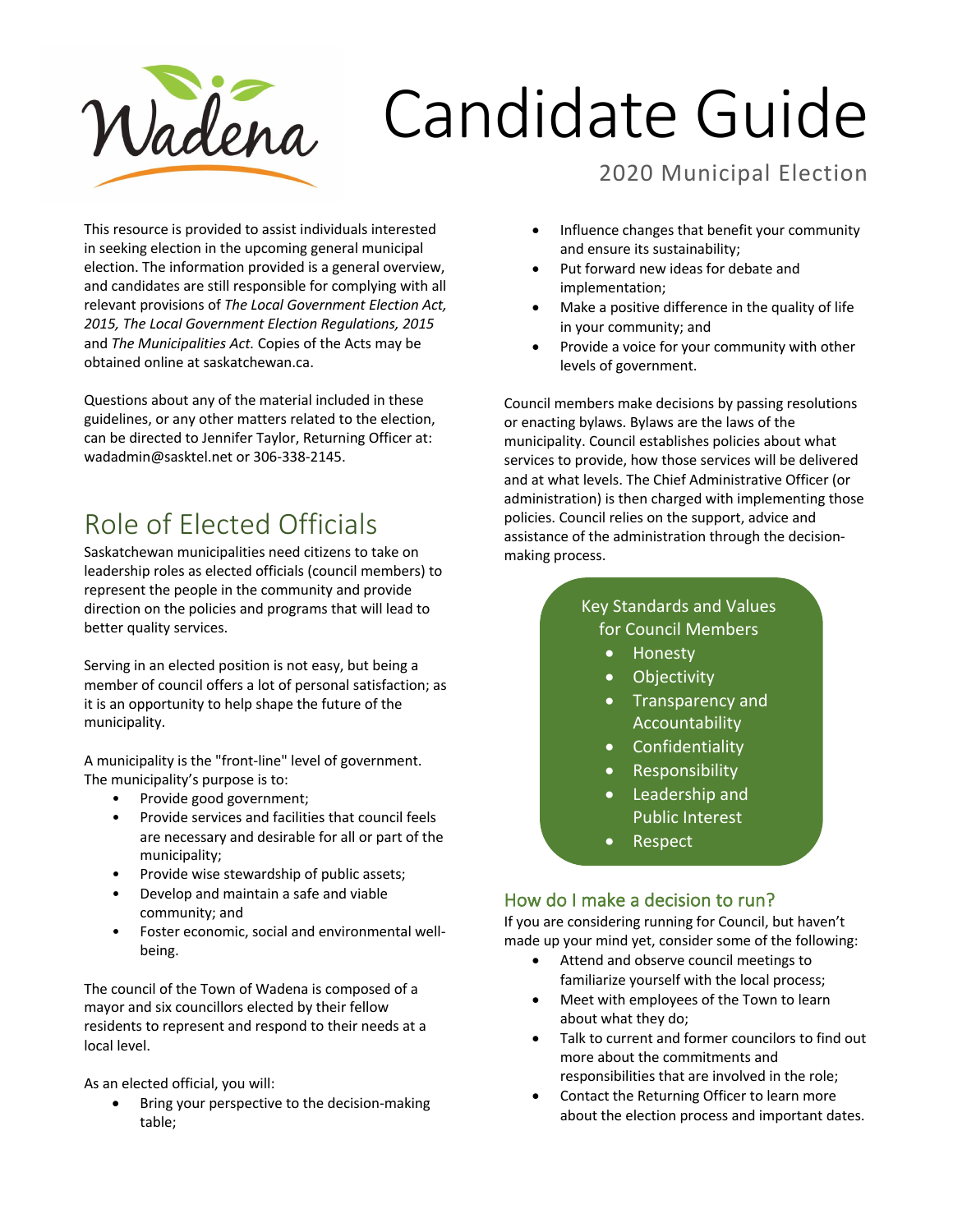## What is the time commitment of being on Council?

Being elected to Council requires a time commitment. Terms are four years, with the next general election scheduled for fall of 2024.

The mayor and all members of council are expected to attend regular meetings of council, which normally fall on the  $1<sup>st</sup>$  Monday and  $3<sup>rd</sup>$  Tuesday of every month, committee of the whole meetings on the 3<sup>rd</sup> Tuesday of every month, as well as meetings of any boards or committees they may be appointed to, community events, meeting with residents and community organizations, and other Town business such as conferences, seminars, workshops, and conventions for training and discussion.

### What are the responsibilities of a council member?

Members of council must take an Oath of Office in the prescribed form prior to carrying out any power, duty or function as a member of council.

Within 30 days of being elected to council, a Public Disclosure Statement must be completed and signed which is also required at the time of filing the nomination paper. This statement must be reviewed annually and updated when required.

The Oath of Office and Public Disclosure Statement are accessible public documents.

All decisions of council must be made at a meeting open to the public with a majority of council members present. At these meetings, it is important for council members to listen to each other and collectively reach decisions that are in the best interest of the municipality. A member of council, including the mayor, does not have the authority to make independent decisions on behalf of the municipality, such as committing the municipality to expenditures or directing the activities of municipal employees.

## What are Conflict of Interest rules for council members?

A conflict of interest occurs when a council member's private interests, or a closely connected person's interests may, or may appear to, be affected by a council decision. A financial interest is always a conflict of interest. If as a council member you think you may have a conflict of interest, you must:

• Declare the nature of the interest before any discussion occurs;

- Leave council chambers; and
- Not vote or discuss the matter with other council members before, during, or after the matter is considered or decided.

You can find more information on conflict of interest rules by searching "conflict of interest" on www.saskatchewan.ca.

# General Election Information

This year's municipal election will be held on Monday, November 9, 2020. Elections will be held for the office of mayor (1) and councillor (6). All terms are for four years.

## Candidate Eligibility

- A candidate in a municipal election is at least 18 years of age on election day; and
- At the time the nomination is submitted:
	- o Is a Canadian citizen;
	- o Has been a resident of Wadena for at least 3 consecutive months; and
	- o Has been a resident of Saskatchewan for at least 6 consecutive months.

In addition, the following are disqualified from being nominated or elected to hold office as a Councillor:

- A judge of a court;
- A person engaged as an auditor or solicitor of the municipality; or
- An employee of the Town who has not first obtained a leave of absence.

## Elector Eligibility

To vote and/or to nominate a candidate, on election day an elector must be:

- At least 18 years of age;
- A Canadian citizen;
- A resident of Saskatchewan for at least 6 months; and
- Either one of the following:
	- o A resident of the Town for at least 3 months on election day; or
		- o The owner of assessable land within the Town for at least 3 months on election day.